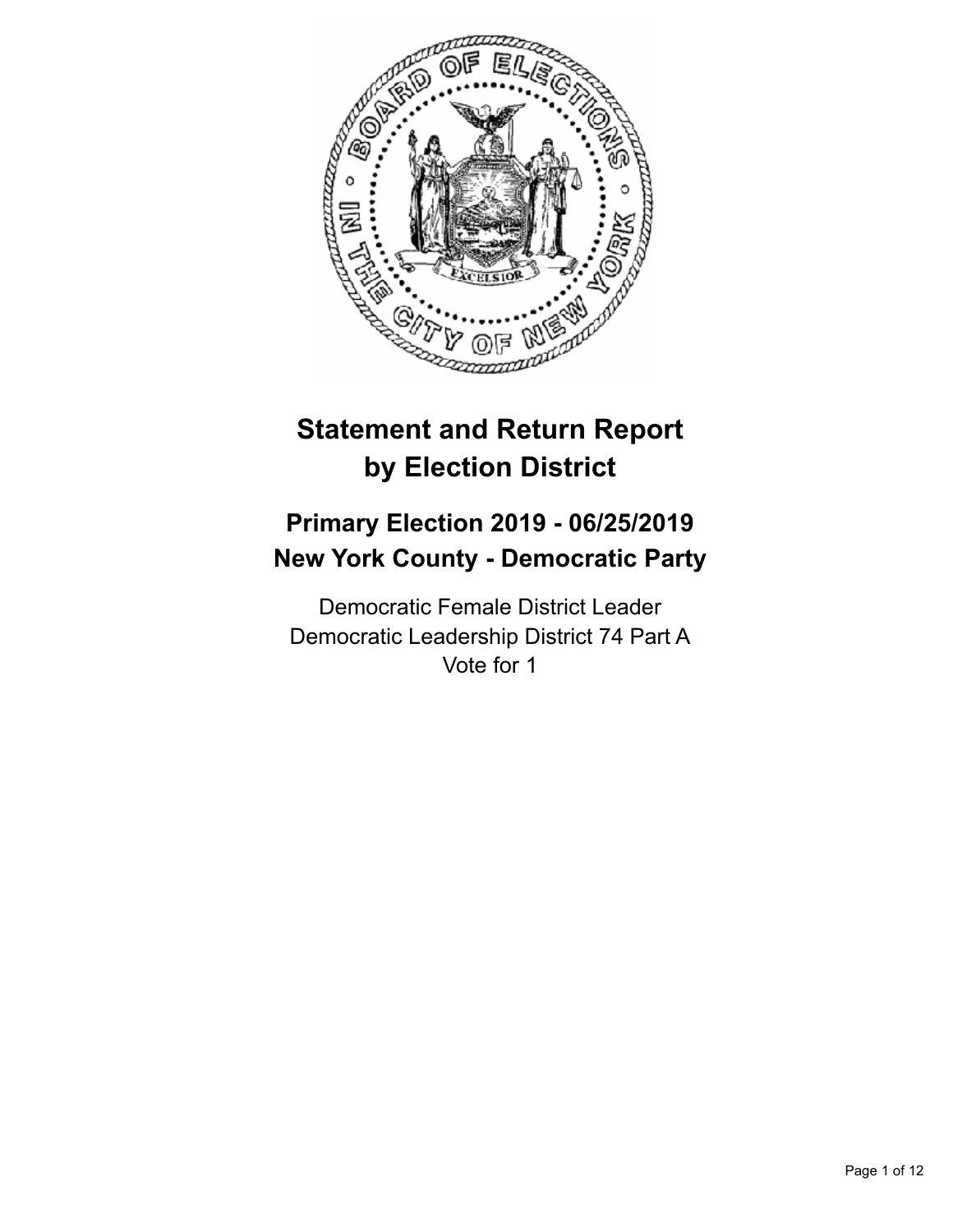

| PUBLIC COUNTER                                           | 49 |
|----------------------------------------------------------|----|
| <b>MANUALLY COUNTED EMERGENCY</b>                        | 0  |
| <b>ABSENTEE / MILITARY</b>                               |    |
| AFFIDAVIT                                                |    |
| <b>Total Ballots</b>                                     | 51 |
| Less - Inapplicable Federal/Special Presidential Ballots | 0  |
| <b>Total Applicable Ballots</b>                          | 51 |
| <b>JASMIN SANCHEZ</b>                                    | 35 |
| AURA OLAVARRIA                                           | 12 |
| MARGARET CHIN (WRITE-IN)                                 | 4  |
| <b>Total Votes</b>                                       | 51 |

## **002/74**

| PUBLIC COUNTER                                           | 48       |
|----------------------------------------------------------|----------|
| <b>MANUALLY COUNTED EMERGENCY</b>                        | 0        |
| ABSENTEE / MILITARY                                      |          |
| <b>AFFIDAVIT</b>                                         |          |
| <b>Total Ballots</b>                                     | 50       |
| Less - Inapplicable Federal/Special Presidential Ballots | $\Omega$ |
| <b>Total Applicable Ballots</b>                          | 50       |
| <b>JASMIN SANCHEZ</b>                                    | 36       |
| AURA OLAVARRIA                                           | 14       |
| <b>Total Votes</b>                                       | 50       |

| <b>PUBLIC COUNTER</b>                                    | 57       |
|----------------------------------------------------------|----------|
| MANUALLY COUNTED EMERGENCY                               | $\Omega$ |
| ABSENTEE / MILITARY                                      |          |
| AFFIDAVIT                                                |          |
| <b>Total Ballots</b>                                     | 59       |
| Less - Inapplicable Federal/Special Presidential Ballots | $\Omega$ |
| <b>Total Applicable Ballots</b>                          | 59       |
| <b>JASMIN SANCHEZ</b>                                    | 46       |
| AURA OLAVARRIA                                           | 13       |
| <b>Total Votes</b>                                       | 59       |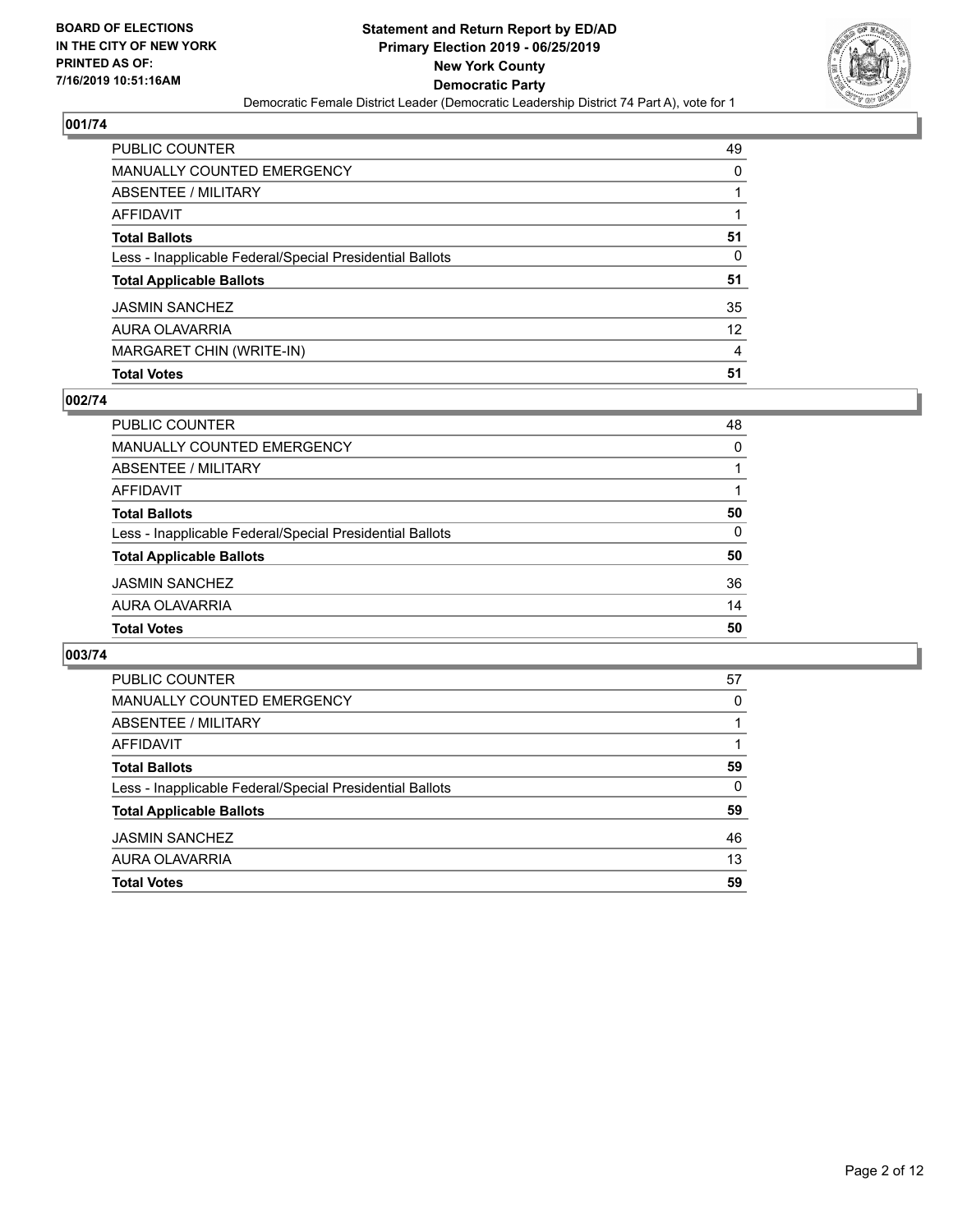

| <b>Total Votes</b>                                       | 41 |
|----------------------------------------------------------|----|
| DAISY PAEZ (WRITE-IN)                                    |    |
| AURA OLAVARRIA                                           | 9  |
| <b>JASMIN SANCHEZ</b>                                    | 31 |
| <b>Total Applicable Ballots</b>                          | 41 |
| Less - Inapplicable Federal/Special Presidential Ballots | 0  |
| <b>Total Ballots</b>                                     | 41 |
| <b>AFFIDAVIT</b>                                         | 2  |
| ABSENTEE / MILITARY                                      | 0  |
| <b>MANUALLY COUNTED EMERGENCY</b>                        | 0  |
| PUBLIC COUNTER                                           | 39 |

## **005/74**

| PUBLIC COUNTER                                           | 34 |
|----------------------------------------------------------|----|
| MANUALLY COUNTED EMERGENCY                               | 0  |
| <b>ABSENTEE / MILITARY</b>                               |    |
| <b>AFFIDAVIT</b>                                         | 0  |
| <b>Total Ballots</b>                                     | 35 |
| Less - Inapplicable Federal/Special Presidential Ballots | 0  |
| <b>Total Applicable Ballots</b>                          | 35 |
| <b>JASMIN SANCHEZ</b>                                    | 27 |
| AURA OLAVARRIA                                           | 8  |
| <b>Total Votes</b>                                       | 35 |

| PUBLIC COUNTER                                           | 22             |
|----------------------------------------------------------|----------------|
| MANUALLY COUNTED EMERGENCY                               | 0              |
| ABSENTEE / MILITARY                                      |                |
| AFFIDAVIT                                                | $\Omega$       |
| <b>Total Ballots</b>                                     | 23             |
| Less - Inapplicable Federal/Special Presidential Ballots | $\Omega$       |
| <b>Total Applicable Ballots</b>                          | 23             |
| <b>JASMIN SANCHEZ</b>                                    | 19             |
| AURA OLAVARRIA                                           | $\overline{4}$ |
| <b>Total Votes</b>                                       | 23             |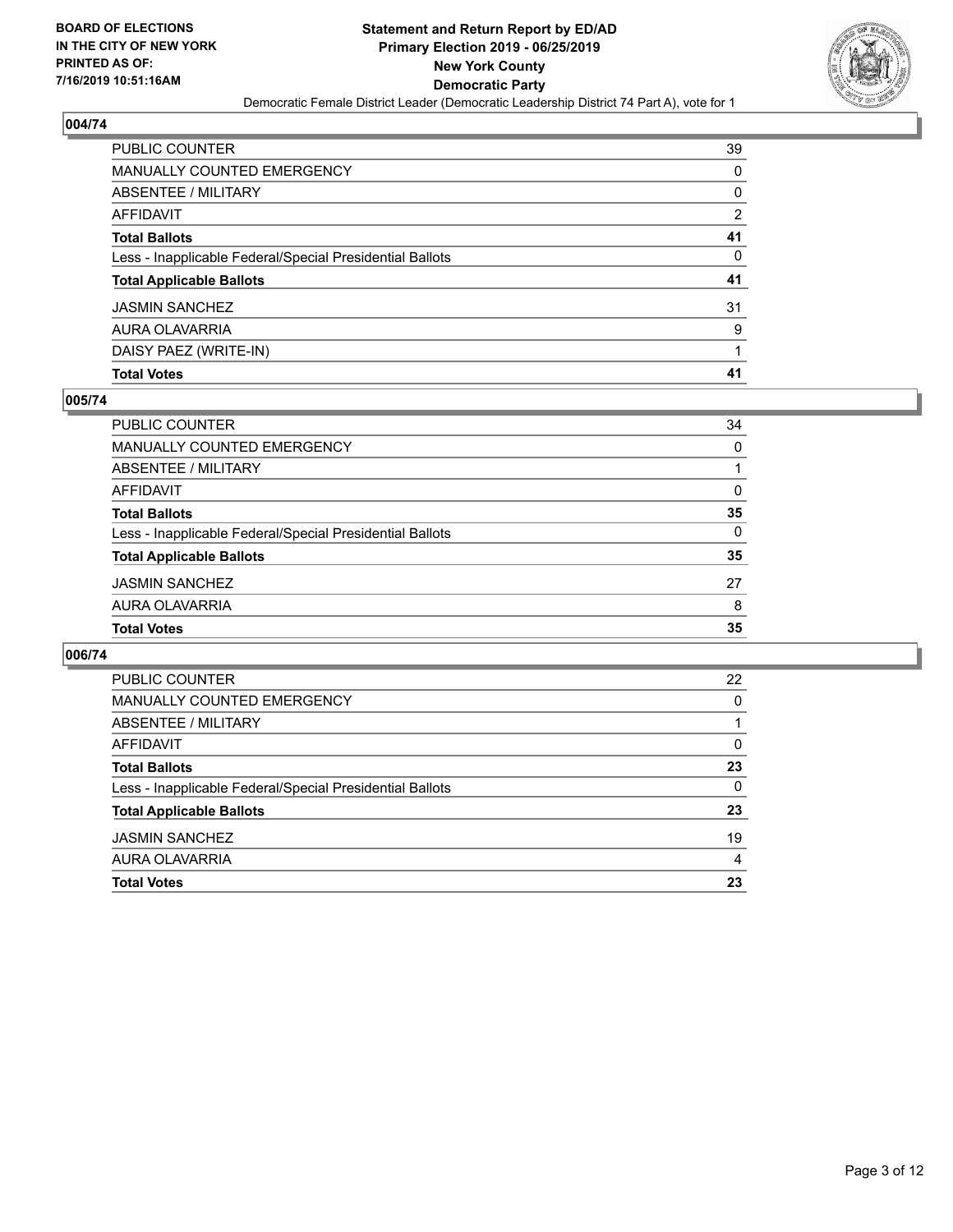

| PUBLIC COUNTER                                           | 19 |
|----------------------------------------------------------|----|
| MANUALLY COUNTED EMERGENCY                               | 0  |
| ABSENTEE / MILITARY                                      | 0  |
| AFFIDAVIT                                                | 0  |
| Total Ballots                                            | 19 |
| Less - Inapplicable Federal/Special Presidential Ballots | 0  |
| <b>Total Applicable Ballots</b>                          | 19 |
| JASMIN SANCHEZ                                           | 11 |
| AURA OLAVARRIA                                           | 7  |
| <b>Total Votes</b>                                       | 18 |
| Unrecorded                                               |    |

#### **008/74**

| ABSENTEE / MILITARY                                      | $\Omega$ |
|----------------------------------------------------------|----------|
| AFFIDAVIT                                                | $\Omega$ |
| <b>Total Ballots</b>                                     | 24       |
| Less - Inapplicable Federal/Special Presidential Ballots | $\Omega$ |
| <b>Total Applicable Ballots</b>                          | 24       |
| <b>JASMIN SANCHEZ</b>                                    | 17       |
| AURA OLAVARRIA                                           |          |
| <b>Total Votes</b>                                       | 24       |
|                                                          |          |

| <b>PUBLIC COUNTER</b>                                    | 20       |
|----------------------------------------------------------|----------|
| <b>MANUALLY COUNTED EMERGENCY</b>                        | 0        |
| ABSENTEE / MILITARY                                      | $\Omega$ |
| <b>AFFIDAVIT</b>                                         | $\Omega$ |
| <b>Total Ballots</b>                                     | 20       |
| Less - Inapplicable Federal/Special Presidential Ballots | 0        |
| <b>Total Applicable Ballots</b>                          | 20       |
| <b>JASMIN SANCHEZ</b>                                    | 9        |
| AURA OLAVARRIA                                           | 10       |
| CARRINA RIVERA (WRITE-IN)                                |          |
| <b>Total Votes</b>                                       | 20       |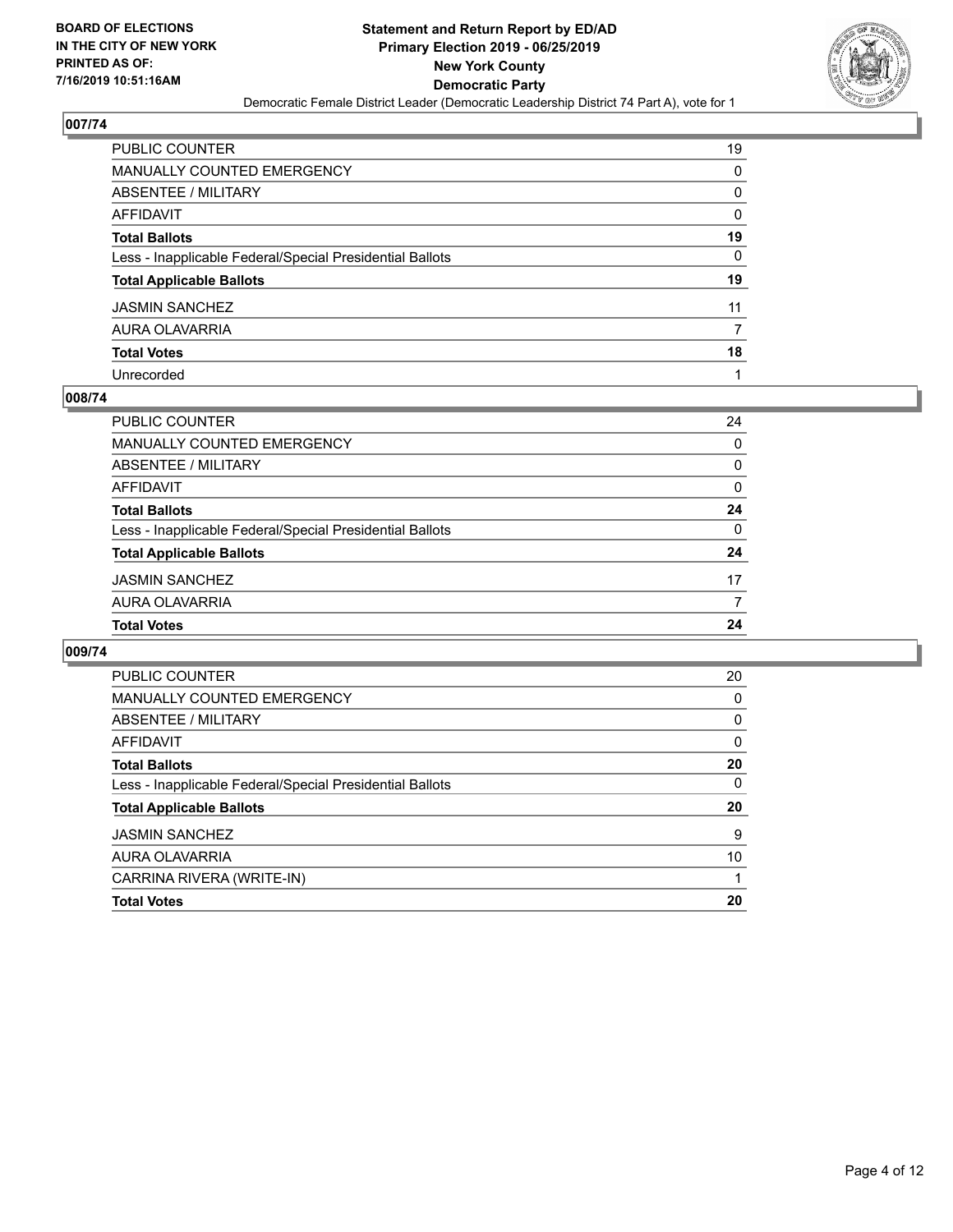

| <b>PUBLIC COUNTER</b>                                    | 15       |
|----------------------------------------------------------|----------|
| MANUALLY COUNTED EMERGENCY                               | 0        |
| ABSENTEE / MILITARY                                      | 0        |
| AFFIDAVIT                                                | $\Omega$ |
| <b>Total Ballots</b>                                     | 15       |
| Less - Inapplicable Federal/Special Presidential Ballots | 0        |
| <b>Total Applicable Ballots</b>                          | 15       |
| <b>JASMIN SANCHEZ</b>                                    | 6        |
| AURA OLAVARRIA                                           | 9        |
| <b>Total Votes</b>                                       | 15       |

## **011/74**

| <b>Total Votes</b>                                       | 57       |
|----------------------------------------------------------|----------|
| AURA OLAVARRIA                                           | 19       |
| <b>JASMIN SANCHEZ</b>                                    | 38       |
| <b>Total Applicable Ballots</b>                          | 57       |
| Less - Inapplicable Federal/Special Presidential Ballots | $\Omega$ |
| <b>Total Ballots</b>                                     | 57       |
| <b>AFFIDAVIT</b>                                         | 0        |
| <b>ABSENTEE / MILITARY</b>                               |          |
| <b>MANUALLY COUNTED EMERGENCY</b>                        | $\Omega$ |
| PUBLIC COUNTER                                           | 56       |

## **012/74**

| <b>PUBLIC COUNTER</b>                                    | 51 |
|----------------------------------------------------------|----|
| <b>MANUALLY COUNTED EMERGENCY</b>                        | 0  |
| ABSENTEE / MILITARY                                      | 0  |
| AFFIDAVIT                                                | 0  |
| <b>Total Ballots</b>                                     | 51 |
| Less - Inapplicable Federal/Special Presidential Ballots | 0  |
| <b>Total Applicable Ballots</b>                          | 51 |
| <b>JASMIN SANCHEZ</b>                                    | 34 |
| AURA OLAVARRIA                                           | 16 |
| <b>Total Votes</b>                                       | 50 |
| Unrecorded                                               |    |

| <b>PUBLIC COUNTER</b>                                    | 35       |
|----------------------------------------------------------|----------|
| <b>MANUALLY COUNTED EMERGENCY</b>                        | 0        |
| ABSENTEE / MILITARY                                      |          |
| AFFIDAVIT                                                | 0        |
| <b>Total Ballots</b>                                     | 36       |
| Less - Inapplicable Federal/Special Presidential Ballots | $\Omega$ |
| <b>Total Applicable Ballots</b>                          | 36       |
| <b>JASMIN SANCHEZ</b>                                    | 21       |
| AURA OLAVARRIA                                           | 15       |
| <b>Total Votes</b>                                       | 36       |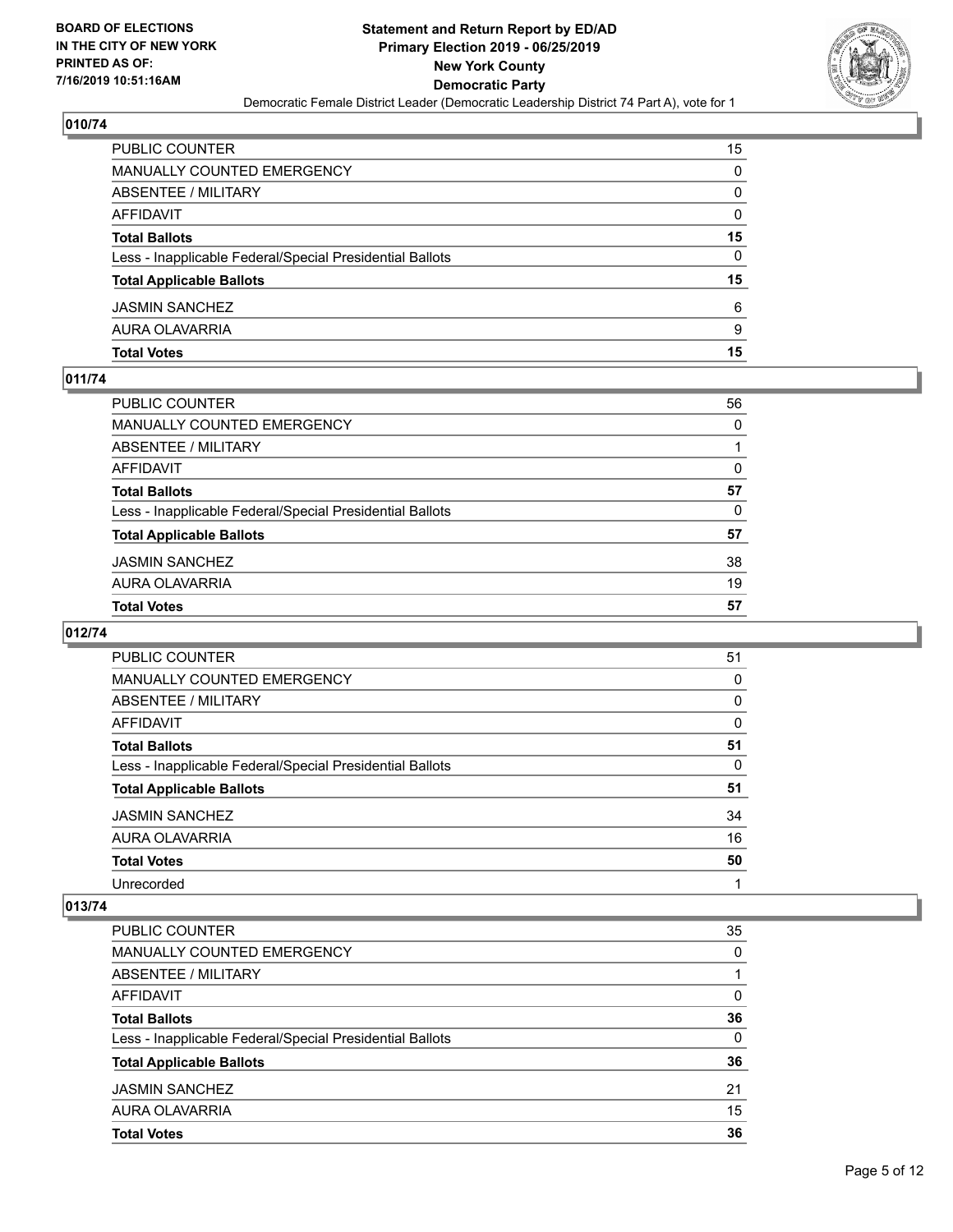

| PUBLIC COUNTER                                           | 62            |
|----------------------------------------------------------|---------------|
| <b>MANUALLY COUNTED EMERGENCY</b>                        | 0             |
| ABSENTEE / MILITARY                                      | 0             |
| AFFIDAVIT                                                | $\mathcal{P}$ |
| <b>Total Ballots</b>                                     | 64            |
| Less - Inapplicable Federal/Special Presidential Ballots | 0             |
| <b>Total Applicable Ballots</b>                          | 64            |
| <b>JASMIN SANCHEZ</b>                                    | 29            |
| AURA OLAVARRIA                                           | 35            |
| <b>Total Votes</b>                                       | 64            |

## **015/74**

| PUBLIC COUNTER                                           | 60       |
|----------------------------------------------------------|----------|
| <b>MANUALLY COUNTED EMERGENCY</b>                        | $\Omega$ |
| <b>ABSENTEE / MILITARY</b>                               | 0        |
| <b>AFFIDAVIT</b>                                         | 0        |
| <b>Total Ballots</b>                                     | 60       |
| Less - Inapplicable Federal/Special Presidential Ballots | $\Omega$ |
| <b>Total Applicable Ballots</b>                          | 60       |
| <b>JASMIN SANCHEZ</b>                                    | 20       |
| AURA OLAVARRIA                                           | 36       |
| <b>Total Votes</b>                                       | 56       |
| Unrecorded                                               | 4        |
|                                                          |          |

## **016/74**

| PUBLIC COUNTER                                           | 5 |
|----------------------------------------------------------|---|
| MANUALLY COUNTED EMERGENCY                               | 0 |
| ABSENTEE / MILITARY                                      | 0 |
| AFFIDAVIT                                                | 0 |
| <b>Total Ballots</b>                                     | 5 |
| Less - Inapplicable Federal/Special Presidential Ballots | 0 |
| <b>Total Applicable Ballots</b>                          | 5 |
| <b>JASMIN SANCHEZ</b>                                    | 2 |
| AURA OLAVARRIA                                           | 3 |
| <b>Total Votes</b>                                       | 5 |
|                                                          |   |

| <b>PUBLIC COUNTER</b>                                    | 29 |
|----------------------------------------------------------|----|
| <b>MANUALLY COUNTED EMERGENCY</b>                        | 0  |
| ABSENTEE / MILITARY                                      |    |
| AFFIDAVIT                                                | 0  |
| <b>Total Ballots</b>                                     | 30 |
| Less - Inapplicable Federal/Special Presidential Ballots | 0  |
| <b>Total Applicable Ballots</b>                          | 30 |
| <b>JASMIN SANCHEZ</b>                                    | 13 |
| AURA OLAVARRIA                                           | 17 |
| <b>Total Votes</b>                                       | 30 |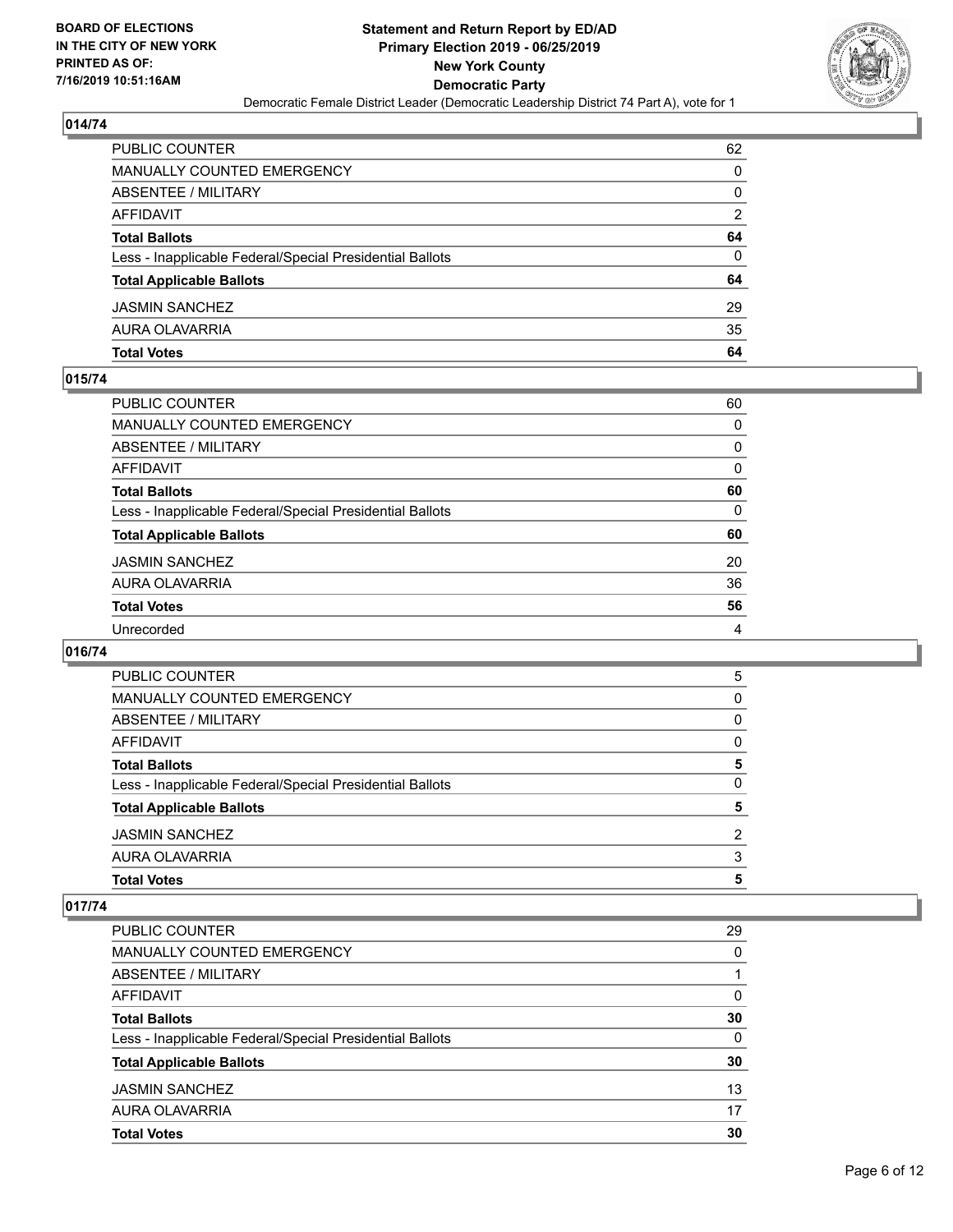

| <b>PUBLIC COUNTER</b>                                    | 27       |
|----------------------------------------------------------|----------|
| <b>MANUALLY COUNTED EMERGENCY</b>                        | 0        |
| <b>ABSENTEE / MILITARY</b>                               | 0        |
| AFFIDAVIT                                                | $\Omega$ |
| <b>Total Ballots</b>                                     | 27       |
| Less - Inapplicable Federal/Special Presidential Ballots | 0        |
| <b>Total Applicable Ballots</b>                          | 27       |
| <b>JASMIN SANCHEZ</b>                                    | 11       |
| AURA OLAVARRIA                                           | 16       |
| <b>Total Votes</b>                                       | 27       |

## **019/74**

| <b>Total Votes</b>                                       | 53       |
|----------------------------------------------------------|----------|
| AURA OLAVARRIA                                           | 43       |
| <b>JASMIN SANCHEZ</b>                                    | 10       |
| <b>Total Applicable Ballots</b>                          | 53       |
| Less - Inapplicable Federal/Special Presidential Ballots | $\Omega$ |
| <b>Total Ballots</b>                                     | 53       |
| <b>AFFIDAVIT</b>                                         | $\Omega$ |
| ABSENTEE / MILITARY                                      | $\Omega$ |
| <b>MANUALLY COUNTED EMERGENCY</b>                        | $\Omega$ |
| PUBLIC COUNTER                                           | 53       |

## **020/74**

| 35 |
|----|
| 0  |
| 4  |
| 0  |
| 39 |
| 0  |
| 39 |
| 10 |
| 28 |
|    |
| 39 |
|    |

| PUBLIC COUNTER                                           | 30 |
|----------------------------------------------------------|----|
| MANUALLY COUNTED EMERGENCY                               | 0  |
| ABSENTEE / MILITARY                                      |    |
| AFFIDAVIT                                                | 0  |
| <b>Total Ballots</b>                                     | 31 |
| Less - Inapplicable Federal/Special Presidential Ballots | 0  |
| <b>Total Applicable Ballots</b>                          | 31 |
| <b>JASMIN SANCHEZ</b>                                    | 14 |
| AURA OLAVARRIA                                           | 17 |
| <b>Total Votes</b>                                       | 31 |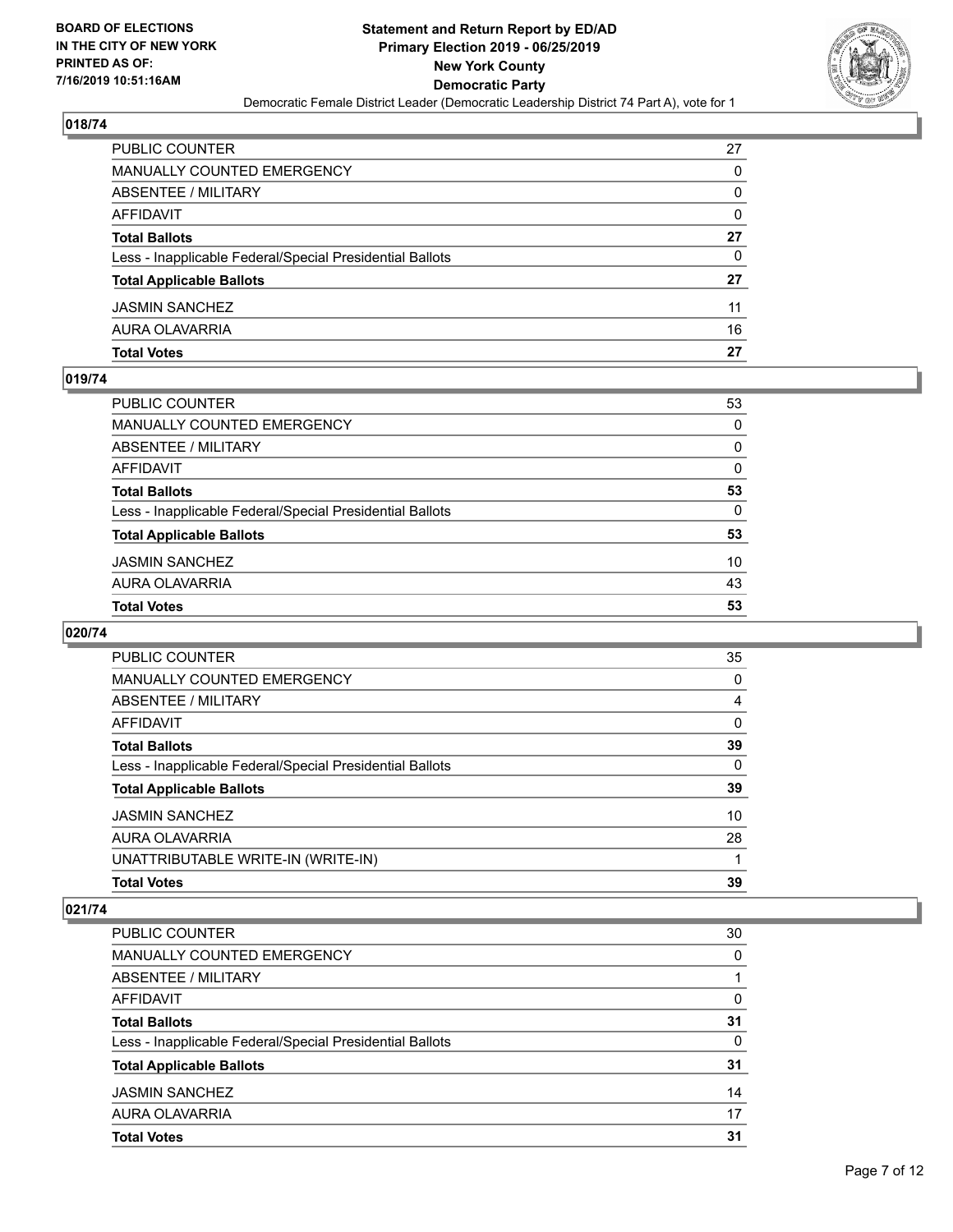

| PUBLIC COUNTER                                           | 38 |
|----------------------------------------------------------|----|
| MANUALLY COUNTED EMERGENCY                               | 0  |
| ABSENTEE / MILITARY                                      | 0  |
| AFFIDAVIT                                                | 2  |
| Total Ballots                                            | 40 |
| Less - Inapplicable Federal/Special Presidential Ballots | 0  |
| <b>Total Applicable Ballots</b>                          | 40 |
| JASMIN SANCHEZ                                           | 14 |
| AURA OLAVARRIA                                           | 25 |
| <b>Total Votes</b>                                       | 39 |
| Unrecorded                                               |    |

#### **023/74**

| <b>Total Votes</b>                                       | 22       |
|----------------------------------------------------------|----------|
|                                                          |          |
| AURA OLAVARRIA                                           | 12       |
| <b>JASMIN SANCHEZ</b>                                    | 10       |
| <b>Total Applicable Ballots</b>                          | 22       |
| Less - Inapplicable Federal/Special Presidential Ballots | $\Omega$ |
| <b>Total Ballots</b>                                     | 22       |
| AFFIDAVIT                                                | 0        |
| ABSENTEE / MILITARY                                      |          |
| <b>MANUALLY COUNTED EMERGENCY</b>                        | 0        |
| PUBLIC COUNTER                                           | 21       |

| <b>PUBLIC COUNTER</b>                                    | 46 |
|----------------------------------------------------------|----|
| <b>MANUALLY COUNTED EMERGENCY</b>                        | 0  |
| ABSENTEE / MILITARY                                      |    |
| <b>AFFIDAVIT</b>                                         | 0  |
| <b>Total Ballots</b>                                     | 47 |
| Less - Inapplicable Federal/Special Presidential Ballots | 0  |
| <b>Total Applicable Ballots</b>                          | 47 |
| <b>JASMIN SANCHEZ</b>                                    | 15 |
| AURA OLAVARRIA                                           | 31 |
| DONNA ELLABY (WRITE-IN)                                  |    |
| <b>Total Votes</b>                                       | 47 |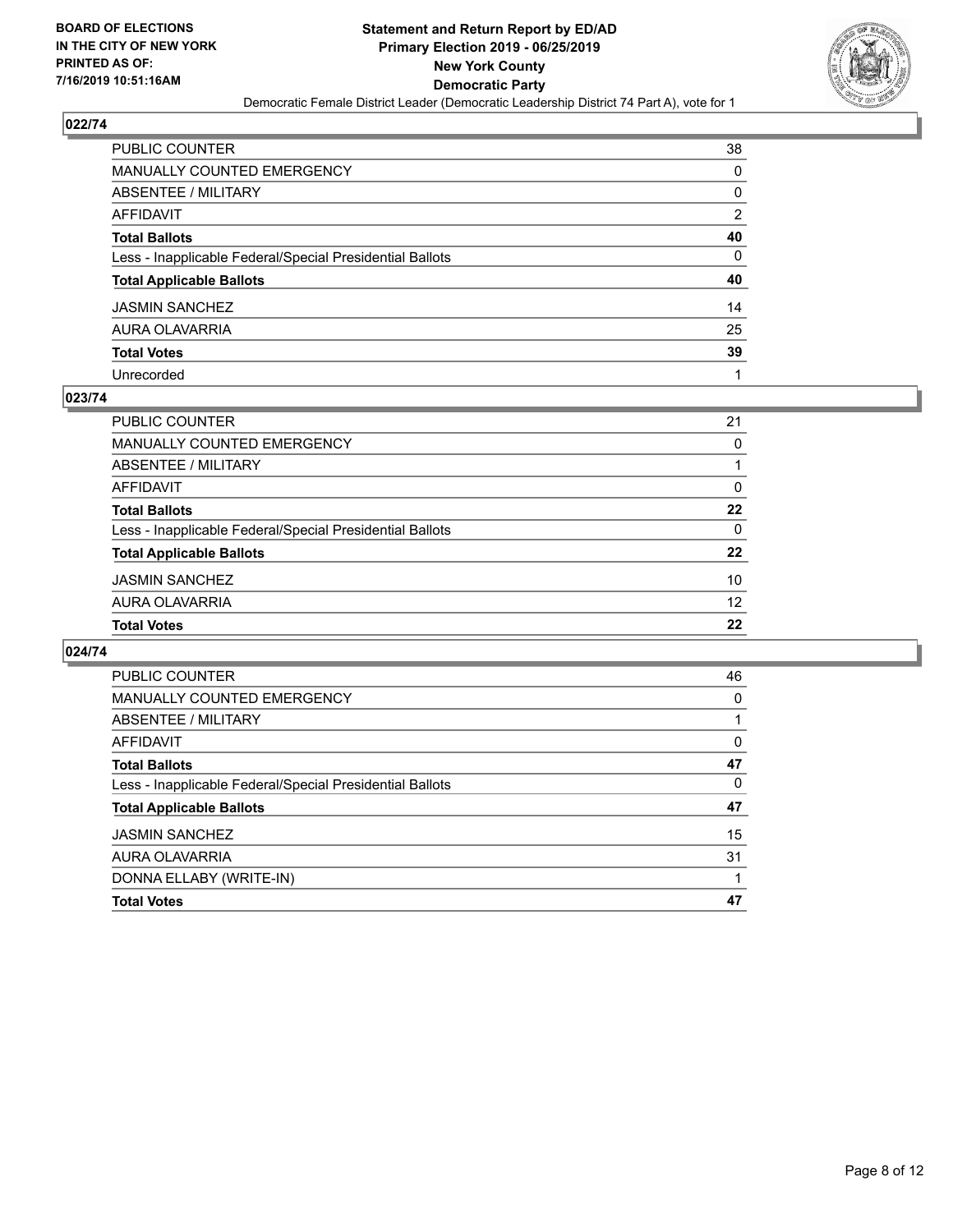

| <b>Total Votes</b>                                       | 31 |
|----------------------------------------------------------|----|
| AURA OLAVARRIA                                           | 19 |
| <b>JASMIN SANCHEZ</b>                                    | 12 |
| <b>Total Applicable Ballots</b>                          | 31 |
| Less - Inapplicable Federal/Special Presidential Ballots | 0  |
| <b>Total Ballots</b>                                     | 31 |
| AFFIDAVIT                                                | 0  |
| <b>ABSENTEE / MILITARY</b>                               | 0  |
| MANUALLY COUNTED EMERGENCY                               | 0  |
| <b>PUBLIC COUNTER</b>                                    | 31 |

## **026/74**

| PUBLIC COUNTER                                           | 44       |
|----------------------------------------------------------|----------|
| <b>MANUALLY COUNTED EMERGENCY</b>                        | $\Omega$ |
| <b>ABSENTEE / MILITARY</b>                               | $\Omega$ |
| AFFIDAVIT                                                |          |
| <b>Total Ballots</b>                                     | 45       |
| Less - Inapplicable Federal/Special Presidential Ballots | $\Omega$ |
| <b>Total Applicable Ballots</b>                          | 45       |
| <b>JASMIN SANCHEZ</b>                                    | 18       |
| AURA OLAVARRIA                                           | 27       |
| <b>Total Votes</b>                                       | 45       |
|                                                          |          |

## **027/74**

| <b>PUBLIC COUNTER</b>                                    | 36       |
|----------------------------------------------------------|----------|
| <b>MANUALLY COUNTED EMERGENCY</b>                        | $\Omega$ |
| ABSENTEE / MILITARY                                      | $\Omega$ |
| AFFIDAVIT                                                | $\Omega$ |
| <b>Total Ballots</b>                                     | 36       |
| Less - Inapplicable Federal/Special Presidential Ballots | 0        |
| <b>Total Applicable Ballots</b>                          | 36       |
| <b>JASMIN SANCHEZ</b>                                    | 16       |
| AURA OLAVARRIA                                           | 20       |
| <b>Total Votes</b>                                       | 36       |

| <b>Total Votes</b>                                       | 20       |
|----------------------------------------------------------|----------|
| HARVEY EPSTINE (WRITE-IN)                                |          |
| AURA OLAVARRIA                                           | 9        |
| <b>JASMIN SANCHEZ</b>                                    | 10       |
| <b>Total Applicable Ballots</b>                          | 20       |
| Less - Inapplicable Federal/Special Presidential Ballots | $\Omega$ |
| <b>Total Ballots</b>                                     | 20       |
| AFFIDAVIT                                                | $\Omega$ |
| ABSENTEE / MILITARY                                      | 0        |
| <b>MANUALLY COUNTED EMERGENCY</b>                        | 0        |
| PUBLIC COUNTER                                           | 20       |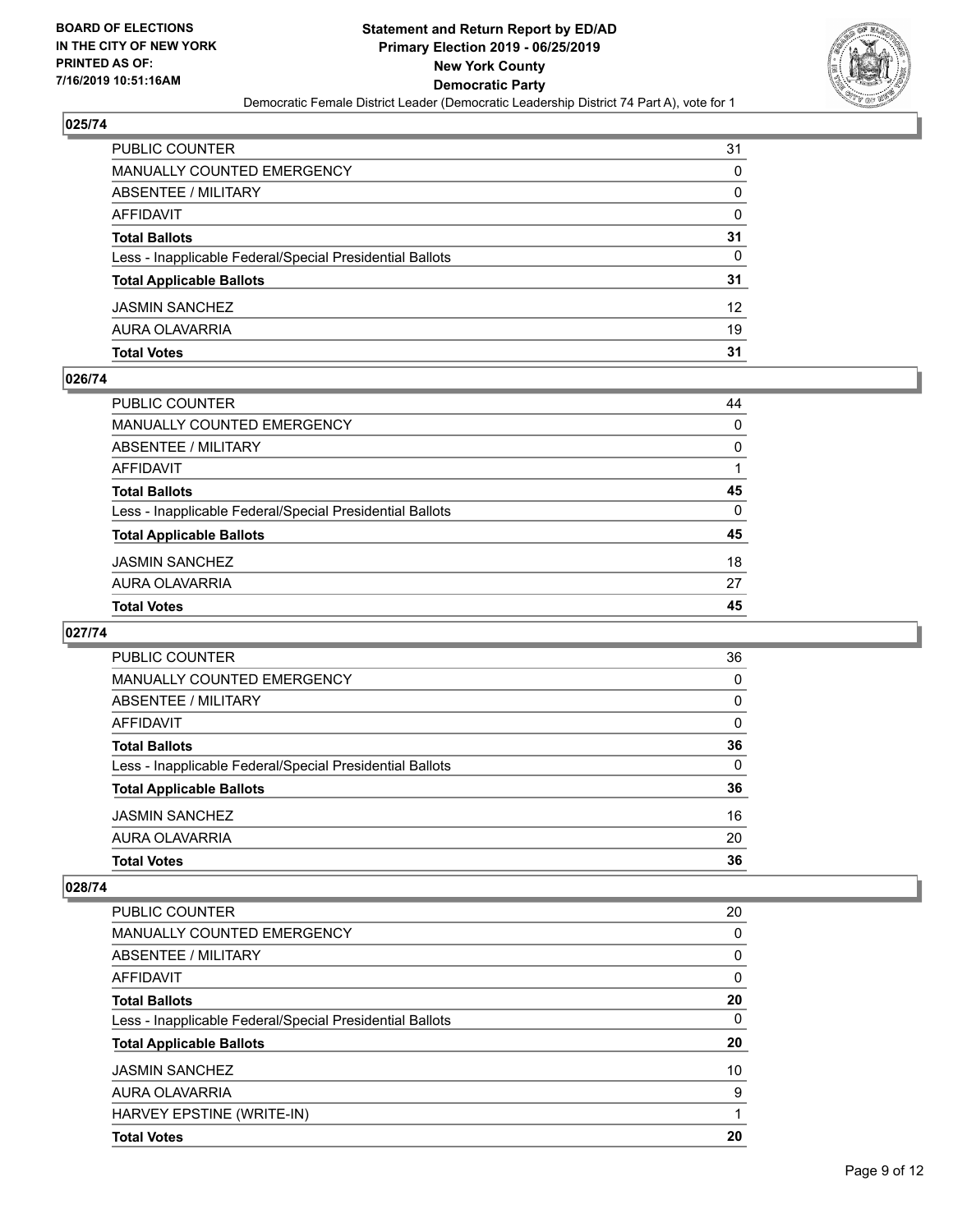

| PUBLIC COUNTER                                           | 44 |
|----------------------------------------------------------|----|
| <b>MANUALLY COUNTED EMERGENCY</b>                        | 0  |
| ABSENTEE / MILITARY                                      | 1  |
| AFFIDAVIT                                                |    |
| <b>Total Ballots</b>                                     | 46 |
| Less - Inapplicable Federal/Special Presidential Ballots | 0  |
| <b>Total Applicable Ballots</b>                          | 46 |
| <b>JASMIN SANCHEZ</b>                                    | 20 |
| AURA OLAVARRIA                                           | 24 |
| ROSIE MENDEZ (WRITE-IN)                                  | 2  |
| <b>Total Votes</b>                                       | 46 |

#### **031/74**

| <b>PUBLIC COUNTER</b>                                    | 110            |
|----------------------------------------------------------|----------------|
| MANUALLY COUNTED EMERGENCY                               | 0              |
| ABSENTEE / MILITARY                                      | $\overline{2}$ |
| AFFIDAVIT                                                | 0              |
| <b>Total Ballots</b>                                     | $112$          |
| Less - Inapplicable Federal/Special Presidential Ballots | 0              |
| <b>Total Applicable Ballots</b>                          | $112$          |
| <b>JASMIN SANCHEZ</b>                                    | 36             |
| AURA OLAVARRIA                                           | 74             |
| DIANA ALAHONDO (WRITE-IN)                                |                |
| UNATTRIBUTABLE WRITE-IN (WRITE-IN)                       |                |
| <b>Total Votes</b>                                       | 112            |
|                                                          |                |

| <b>PUBLIC COUNTER</b>                                    | 42       |
|----------------------------------------------------------|----------|
| MANUALLY COUNTED EMERGENCY                               | 0        |
| <b>ABSENTEE / MILITARY</b>                               |          |
| AFFIDAVIT                                                | $\Omega$ |
| <b>Total Ballots</b>                                     | 43       |
| Less - Inapplicable Federal/Special Presidential Ballots | 0        |
| <b>Total Applicable Ballots</b>                          | 43       |
| <b>JASMIN SANCHEZ</b>                                    | 11       |
| AURA OLAVARRIA                                           | 32       |
| <b>Total Votes</b>                                       | 43       |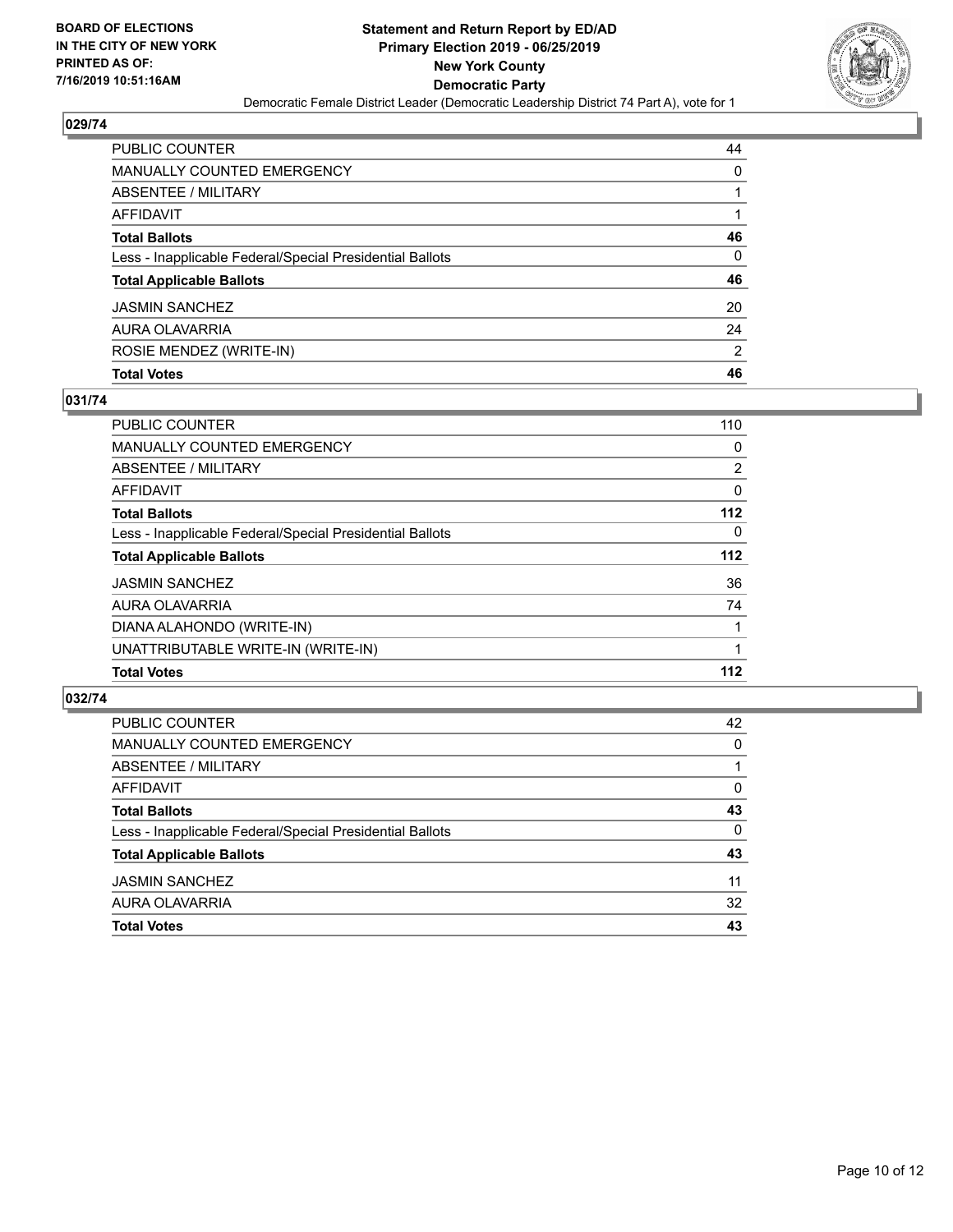

| PUBLIC COUNTER                                           | 38 |
|----------------------------------------------------------|----|
| <b>MANUALLY COUNTED EMERGENCY</b>                        | 0  |
| ABSENTEE / MILITARY                                      |    |
| AFFIDAVIT                                                | 0  |
| <b>Total Ballots</b>                                     | 39 |
| Less - Inapplicable Federal/Special Presidential Ballots | 0  |
| <b>Total Applicable Ballots</b>                          | 39 |
| <b>JASMIN SANCHEZ</b>                                    | 13 |
| AURA OLAVARRIA                                           | 26 |
| <b>Total Votes</b>                                       | 39 |

#### **100/74**

| PUBLIC COUNTER                                           | 59       |
|----------------------------------------------------------|----------|
| <b>MANUALLY COUNTED EMERGENCY</b>                        | $\Omega$ |
| ABSENTEE / MILITARY                                      | 0        |
| AFFIDAVIT                                                | $\Omega$ |
| <b>Total Ballots</b>                                     | 59       |
| Less - Inapplicable Federal/Special Presidential Ballots | $\Omega$ |
| <b>Total Applicable Ballots</b>                          | 59       |
| <b>JASMIN SANCHEZ</b>                                    | 3        |
| AURA OLAVARRIA                                           | 52       |
| <b>Total Votes</b>                                       | 55       |
| Unrecorded                                               | 4        |
|                                                          |          |

| <b>PUBLIC COUNTER</b>                                    | 11       |
|----------------------------------------------------------|----------|
| <b>MANUALLY COUNTED EMERGENCY</b>                        | 0        |
| ABSENTEE / MILITARY                                      |          |
| AFFIDAVIT                                                | $\Omega$ |
| <b>Total Ballots</b>                                     | 12       |
| Less - Inapplicable Federal/Special Presidential Ballots | $\Omega$ |
| <b>Total Applicable Ballots</b>                          | 12       |
| <b>JASMIN SANCHEZ</b>                                    | 6        |
| AURA OLAVARRIA                                           | 5        |
| SIOBHAN NEVILLE (WRITE-IN)                               |          |
| <b>Total Votes</b>                                       | 12       |